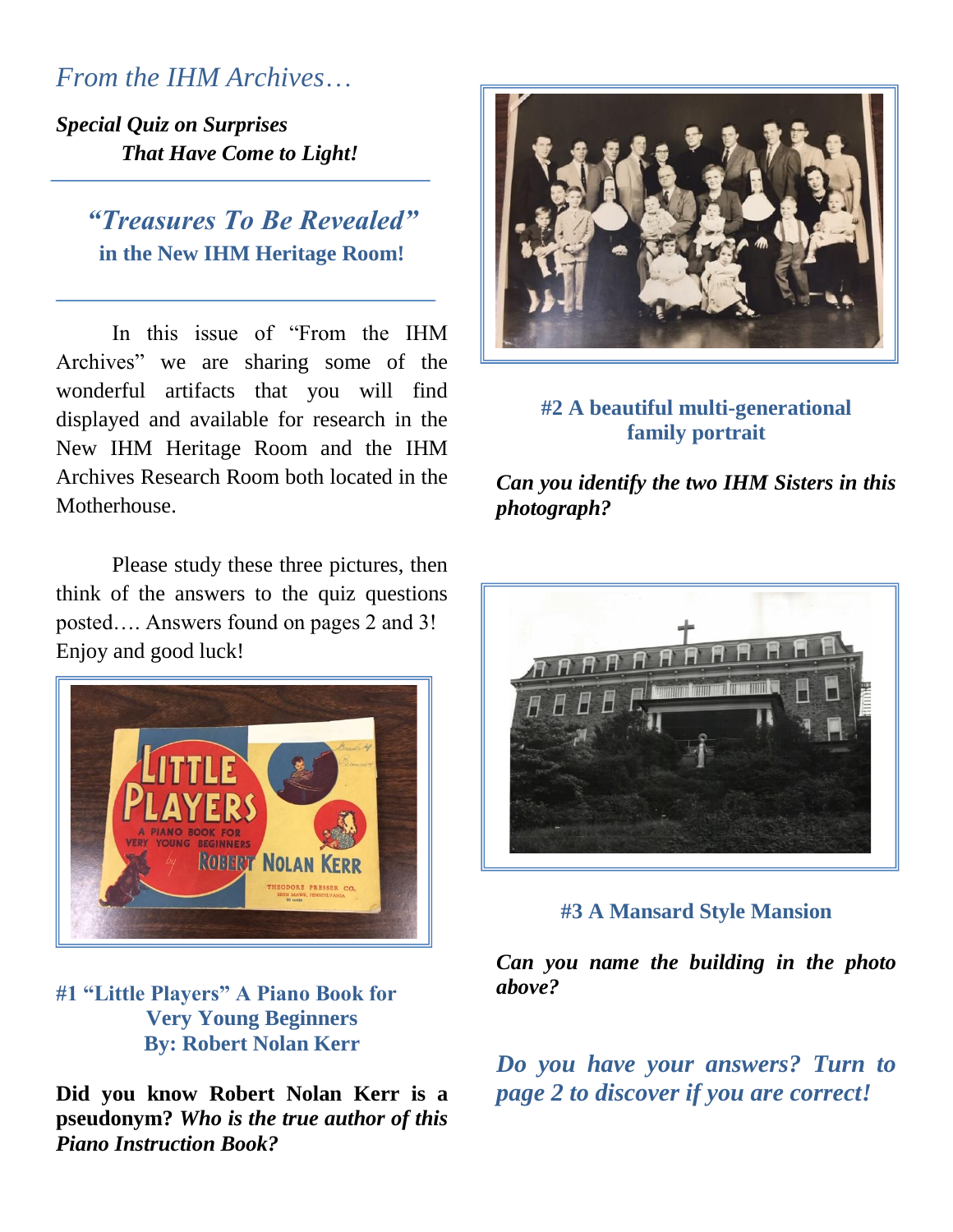#### **#2. Multi-generational Family Portrait**

*And the answers are……*

### **#1"Little Players" Piano Instruction Book**

Thanks to Sister M. St. Elizabeth Koleski, IHM, who donated this book to the Archives on June 4, 2021, we have the answer!

# Little Players: A Piano Book for Very Young Beginners (1941) was written by Sister Mary Aloysius Nolan, IHM

According to Sister St. Elizabeth, many years ago, Sister Mary Aloysius was a devoted music teacher! For a number of years, she was the Music Supervisor, encouraging sisters to help young children to enjoy and play music. Around 1940, Sister thought of a way to help students. She decided to write music books for students at young ages; however, she had a problem! During the 1940-50 era, Religious did not post their Religious names on a publication. In order to solve the problem, Sister, with the permission of her brother, used Robert Nolan Kerr as the Composer! With that permission her dream had become a reality!

| Other music books by Sister Aloysius: |      |
|---------------------------------------|------|
| <b>Tunes for Little Players</b>       | 1947 |
| Little Players Growing Up             | 1949 |
| Little Players Have Arrived           | 1954 |

The publisher at that time was Theodore Presser Publisher Co. of Philadelphia, PA.

### **The Scully Family**

In December of 2021, this unmarked family photo was found in the IHM Archives Reserve Room on the top shelf of a closet. This discovery led to an interesting identification search. The search of archival records, as well as the memories of a few of our sisters, led to a clear recognition of a few of the people in the photograph:

> **IHM Sister on the left: Sister Mary David Scully, IHM**

**IHM Sister on the right: Sister M. Sacre Coeur Scully, IHM**

> **Priest in the top row: Rev. William Scully**

Obviously, this family photo was taken for a very special occasion; however, no date, occasion, or place was indicated. Who knows?

 As people view this photo, someone may be able to shed some light on the date, occasion, or location! The two IHM sisters (biological sisters as well), and their brother, Reverend William Scully, are with the Lord now.

 *Eternal rest grant unto them, O Lord. May they rest in peace. Amen.*